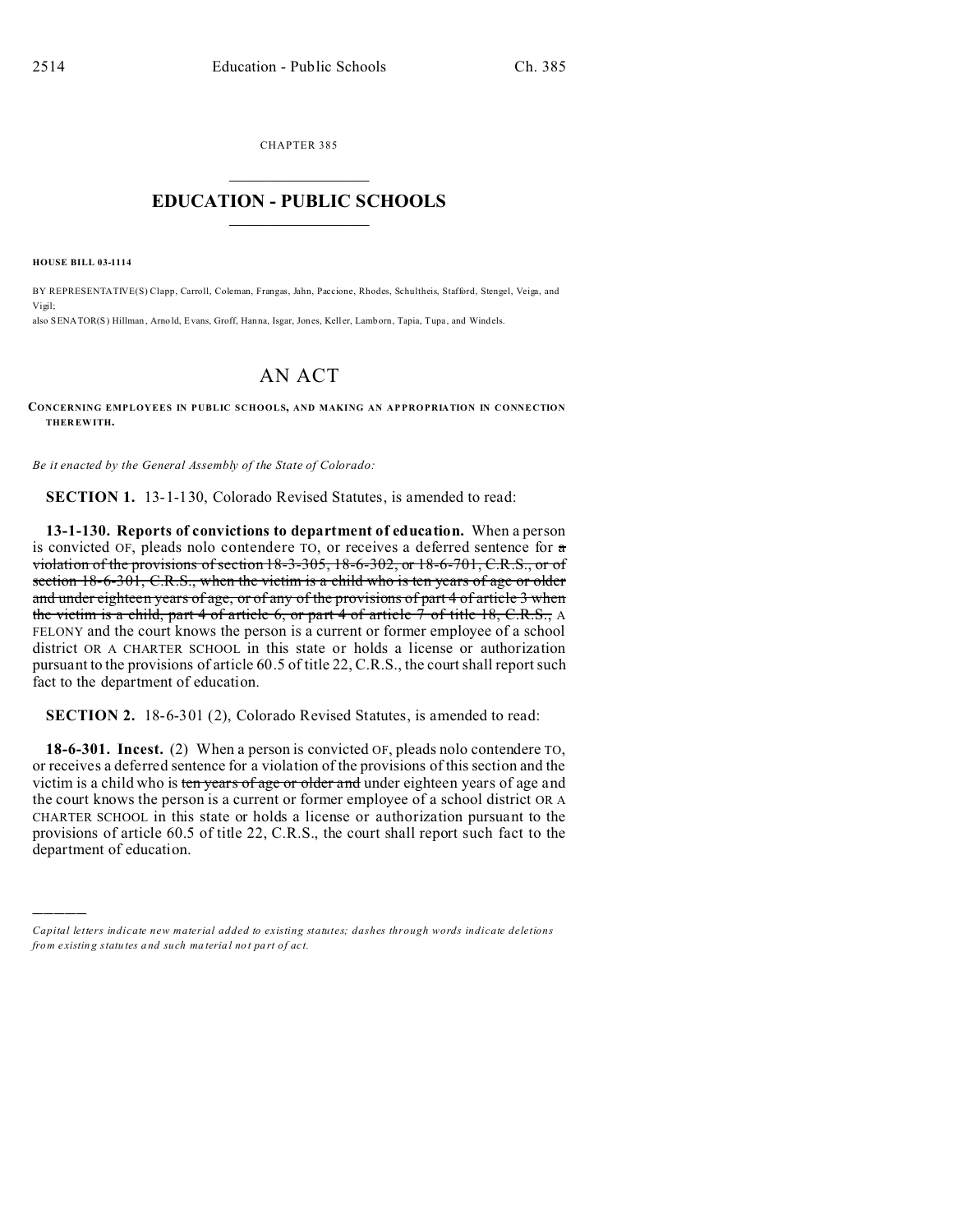**SECTION 3.** 22-2-117 (1) (b), Colorado Revised Statutes, is amended to read:

**22-2-117. Additional power - state board - waiver of requirements - rules.** (1) (b) The state board shall not waive any of the requirements specified in any of the following statutory provisions:

(I) The "Public School Finance Act of 1994", article 54 of this title;

(II) The "Exceptional Children's Educational Act", article 20 of this title;  $\sigma$ 

(III) Any provision of part 6 of article 7 of this title pertaining to the data necessary for school accountability reports; OR

(IV) ANY PROVISION OF THIS TITLE THAT RELATES TO FINGERPRINTING AND CRIMINAL HISTORY RECORD CHECKS OF EDUCATORS AND SCHOOL PERSONNEL.

**SECTION 4.** The introductory portion to 22-2-119 (1) (a) and 22-2-119 (1) (a) (II), Colorado Revised Statutes, are amended, and the said 22-2-119 (1) (a) is further amended BY THE ADDITION OF A NEW SUBPARAGRAPH, to read:

**22-2-119. Department of education - inquiries by boards of education concerning prospective employees.** (1) When an inquiry is made by a board of education of a school district pursuant to the provisions of section 22-32-109.7 (1) or (1.5) or by the governing board of a nonpublic school pursuant to the provisions of section 22-1-121 concerning a prospective or current employee, the department shall provide the following information concerning such person:

(a) Whether according to the records of the department such person has been convicted of, has pled nolo contendere to, or has received a deferred sentence or deferred prosecution for:

(II) A misdemeanor crime involving unlawful sexual behavior or unlawful behavior involving children; OR

(III) A MISDEMEANOR CRIME, THE UNDERLYING FACTUAL BASIS OF WHICH HAS BEEN FOUND BY THE COURT ON THE RECORD TO INVOLVE DOMESTIC VIOLENCE, AS DEFINED IN SECTION 18-6-800.3 (1), C.R.S.;

**SECTION 5.** Part 1 of article 2 of title 22, Colorado Revised Statutes, is amended BY THE ADDITION OF A NEW SECTION to read:

**22-2-119.5. Department of education - duty to report - convictions.** (1) UPON RECEIVING A REPORT FROM A COURT PURSUANT TO SECTION 13-1-130, C.R.S., THAT A PERSON HAS BEEN CONVICTED OF, PLED GUILTY OR NOLO CONTENDERE TO, OR RECEIVED A DEFERRED SENTENCE FOR AN OFFENSE SPECIFIED IN SUBSECTION (2) OF THIS SECTION, THE DEPARTMENT SHALL IMMEDIATELY REPORT SUCH FACT TO THE SCHOOL DISTRICT THAT IS THE CURRENT EMPLOYER OR THE LAST KNOWN EMPLOYER OF THE PERSON.

(2) THE PROVISIONS OF THIS SECTION SHALL APPLY TO THE FOLLOWING OFFENSES: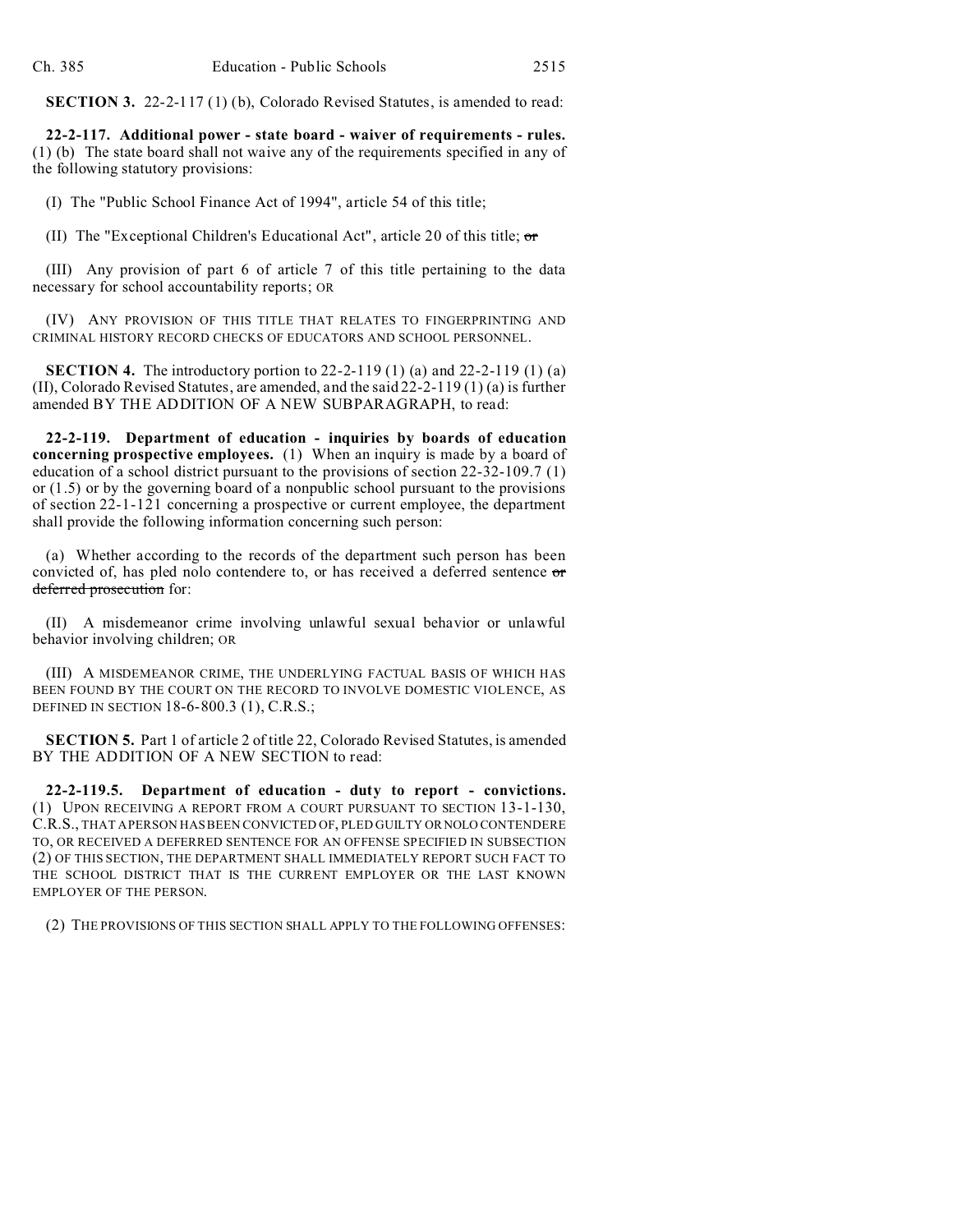## (a) A FELONY;

(b) A MISDEMEANOR OFFENSE SPECIFIED IN SECTION 18-7-302 (2) (b), C.R.S., OR IN PART 4 OF ARTICLE 3, PART 4 OF ARTICLE 6, OR PART 4 OF ARTICLE 7 OF TITLE 18, C.R.S., OR ANY COUNTERPART MUNICIPAL LAW OF THIS STATE;

(c) A MISDEMEANOR, THE UNDERLYING FACTUAL BASIS OF WHICH HAS BEEN FOUND BY THE COURT ON THE RECORD TO INVOLVE DOMESTIC VIOLENCE, AS DEFINED IN SECTION 18-6-800.3 (1), C.R.S.

**SECTION 6.** 22-32-110.3 (4) (a), Colorado Revised Statutes, is amended to read:

**22-32-110.3. Board of education - specific powers - teacher in residence program.** (4) (a) A school district may hire a person to teach as a resident teacher even though the person is not licensed pursuant to article 60.5 of this title, and does not hold any type of IF THE PERSON HOLDS A TYPE VII authorization pursuant to section 22-60.5-111. The resident teacher may teach under the supervision of an administrator with an assigned, licensed teacher serving as a mentor and shall enroll in such teacher preparation courses as the school district deems necessary for the resident teacher and for which the school district has contracted with an institution of higher education. Supervision for a resident teacher shall include an annual minimum of one hundred hours of observation and supervision in the classroom.

**SECTION 7.** 22-60.5-103 (1), (2) (c), and (4), Colorado Revised Statutes, are amended, and the said 22-60.5-103 is further amended BY THE ADDITION OF A NEW SUBSECTION, to read:

**22-60.5-103. Applicants - licenses - authorizations - submittal of form and fingerprints - failure to comply constitutes grounds for denial.** (1) (a) Any person making initial application for any provisional license specified in section 22-60.5-201, 22-60.5-210, 22-60.5-301, or 22-60.5-306 or for any authorization specified in section 22-60.5-111 shall submit TO THE DEPARTMENT OF EDUCATION AT THE TIME OF APPLICATION a complete set of fingerprints of such applicant taken by a qualified law enforcement agency, and a completed form as specified in subsection (2) of this section. Said fingerprints and form shall be submitted to the department of education at the time of application. The provisions of this section concerning submission of fingerprints shall not apply to any person making application for any professional license specified in section 22-60.5-201, 22-60.5-210, 22-60.5-301, or 22-60.5-306, for renewal of a license pursuant to the provisions of section 22-60.5-110, or for renewal of an authorization UNLESS THE APPLICANT PREVIOUSLY SUBMITTED A COMPLETE SET OF HIS OR HER FINGERPRINTS TO THE DEPARTMENT OF EDUCATION.

(b) Any person applying for any professional license specified in section 22-60.5-201, 22-60.5-210, 22-60.5-301, or 22-60.5-306 OR FOR ANY AUTHORIZATION SPECIFIED IN SECTION 22-60.5-111 OR for renewal of  $\pi$  SUCH license pursuant to the provisions of section 22-60.5-110, or for renewal of an authorization shall, however, OR AUTHORIZATION OR FOR ANY MASTER CERTIFICATE SPECIFIED IN SECTION 22-60.5-202, 22-60.5-211, 22-60.5-302, OR 22-60.5-307, SHALL submit TO THE DEPARTMENT OF EDUCATION AT THE TIME OF APPLICATION a completed form as specified in subsection (2) of this section.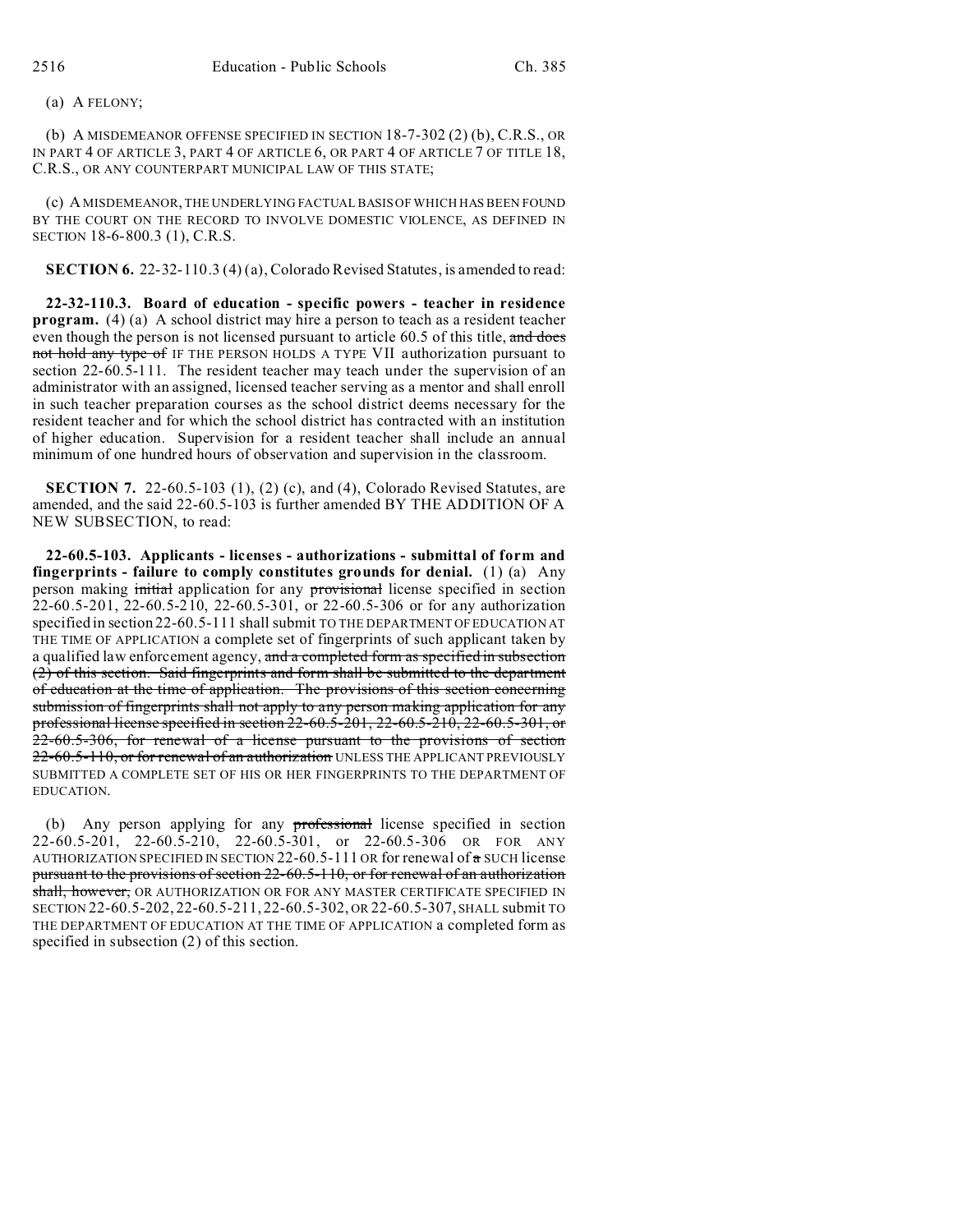(2) (c) For the purposes of this subsection  $(2)$  SECTION, "convicted" OR "CONVICTION" means a conviction by a jury VERDICT or by ENTRY OF A VERDICT OR ACCEPTANCE OF A GUILTY PLEA BY a court and shall also include the forfeiture of any bail, bond, or other security deposited to secure the appearance by a person charged with having committed a felony or misdemeanor, the payment of a fine, a plea of nolo contendere, the imposition of a deferred or suspended sentence by the court, or an agreement for a deferred prosecution approved by the court.

(4) The department of education shall release FORWARD fingerprints submitted pursuant to subsection (1) of this section to the Colorado bureau of investigation for the purpose of fingerprint processing, utilizing the files and records of OBTAINING A FINGERPRINT-BASED CRIMINAL HISTORY RECORD CHECK THROUGH the Colorado bureau of investigation and the federal bureau of investigation, TO DETERMINE WHETHER THE APPLICANT FOR LICENSURE OR AUTHORIZATION HAS A CRIMINAL HISTORY. TO FACILITATE A CRIMINAL HISTORY RECORD CHECK CONDUCTED PURSUANT TO THIS SUBSECTION (4), THE DEPARTMENT OF EDUCATION MAY CONDUCT A SEARCH ON THE ICON SYSTEM AT THE STATE JUDICIAL DEPARTMENT, AS DEFINED IN SECTION 24-33.5-102 (3), C.R.S., AND MAY USE ANY OTHER AVAILABLE SOURCE OF CRIMINAL HISTORY INFORMATION THAT THE DEPARTMENT OF EDUCATION DETERMINES IS APPROPRIATE. THE DEPARTMENT OF EDUCATION MAY USE THE SPECIFIED SOURCES TO DETERMINE ANY CRIME OR CRIMES FOR WHICH THE PERSON WAS ARRESTED OR CHARGED AND THE DISPOSITION OF ANY CRIMINAL CHARGES.

(6) (a) WHEN THE DEPARTMENT OF EDUCATION FINDS PROBABLE CAUSE TO BELIEVE THAT AN EDUCATOR LICENSED OR AUTHORIZED PURSUANT TO THIS ARTICLE HAS BEEN CONVICTED OF A FELONY OR MISDEMEANOR, OTHER THAN A MISDEMEANOR TRAFFIC OFFENSE OR TRAFFIC INFRACTION, SUBSEQUENT TO THE EDUCATOR'S LICENSURE OR AUTHORIZATION, THE DEPARTMENT OF EDUCATION SHALLREQUIRE THE EDUCATOR TO SUBMIT A COMPLETE SET OF THE EDUCATOR'S FINGERPRINTS TAKEN BY A QUALIFIED LAW ENFORCEMENT AGENCY. THE EDUCATOR SHALL SUBMIT THE FINGERPRINTS WITHIN THIRTY DAYS AFTER RECEIPT OF THE WRITTEN REQUEST FOR FINGERPRINTS FROM THE DEPARTMENT OF EDUCATION. THE DEPARTMENT OF EDUCATION SHALL DENY, SUSPEND, ANNUL, OR REVOKE, PURSUANT TO SECTION 22-60.5-107 (2.5), THE EDUCATOR'S LICENSE OR AUTHORIZATION IF HE OR SHE FAILS TO SUBMIT FINGERPRINTS ON A TIMELY BASIS PURSUANT TO THIS SUBSECTION (6).

(b) THE DEPARTMENT OF EDUCATION SHALL FORWARD FINGERPRINTS SUBMITTED PURSUANT TO THIS SUBSECTION (6) TO THE COLORADO BUREAU OF INVESTIGATION FOR THE PURPOSE OF OBTAINING A FINGERPRINT-BASED CRIMINAL HISTORY RECORD CHECK THROUGH THE COLORADO BUREAU OF INVESTIGATION AND THE FEDERAL BUREAU OF INVESTIGATION, TO DETERMINE WHETHER THE EDUCATOR HAS ACRIMINAL HISTORY. IN ADDITION, THE DEPARTMENT OF EDUCATION MAY USE THE RECORDS OF THE ICON SYSTEM AT THE STATE JUDICIAL DEPARTMENT, AS DEFINED IN SECTION 24-33.5-102 (3),C.R.S., OR ANYOTHERSOURCE AVAILABLE, TO ASCERTAIN WHETHER THE EDUCATOR HAS BEEN CONVICTED OF AN OFFENSE DESCRIBED IN SECTION 22-60.5-107 (2) OR (2.5).

**SECTION 8.** 22-60.5-107 (2) and (3), Colorado Revised Statutes, are amended, and the said 22-60.5-107 is further amended BY THE ADDITION OF THE FOLLOWING NEW SUBSECTIONS, to read: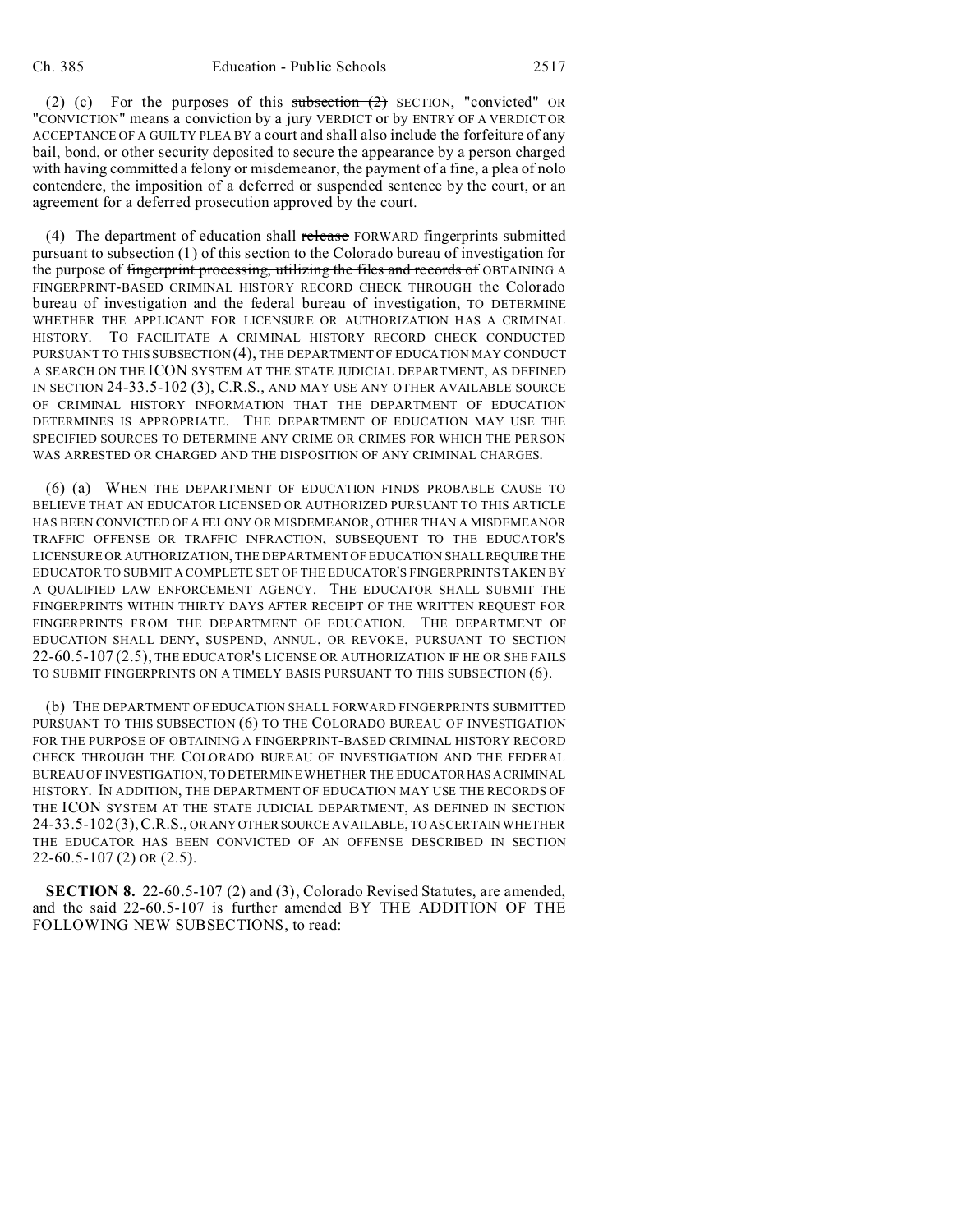**22-60.5-107. Grounds for denying, annulling, suspending, or revoking license, certificate, endorsement, or authorization.** (2) Any license, certificate, endorsement, or authorization may be denied, annulled, suspended, or revoked in the manner prescribed in section 22-60.5-108, notwithstanding the provisions of subsection (1) of this section:

(a) When the holder has been determined to be mentally incompetent by a court of competent jurisdiction and a court has entered, pursuant to part 3 or part 4 of article 14 of title 15 or section 27-10-109 (4) or 27-10-125, C.R.S., an order specifically finding that the mental incompetency is of such a degree that the holder is incapable of continuing to perform his OR HER job; except that the license, certificate, endorsement, or authorization held by a person who has been determined to be mentally incompetent and for whom such an order has been entered shall be revoked or suspended by operation of law without a hearing, notwithstanding the provisions of section 22-60.5-108;

(b) When the APPLICANT OR holder is convicted OF, pleads nolo contendere TO, or receives a deferred sentence or a deferred prosecution for a violation of any law of this state or any counterpart municipal law of this state involving unlawful behavior pursuant to any of the following statutory provisions: Sections 18-3-305, 18-6-302, and 18-6-701, C.R.S., section 18-6-301, C.R.S., when the victim is a child who is ten years of age or older and under eighteen years of age, part 4 of article 3, part 4 of article 6, and part 4 of article 7 of title 18, C.R.S.; ONE OF THE FOLLOWING OFFENSES:

(I) MISDEMEANOR SEXUAL ASSAULT AS DESCRIBED IN SECTION 18-3-402, C.R.S.;

(II) MISDEMEANOR UNLAWFUL SEXUAL CONDUCT AS DESCRIBED IN SECTION 18-3-404, C.R.S.;

(III) MISDEMEANOR SEXUAL ASSAULT ON A CLIENT BY A PSYCHOTHERAPIST AS DESCRIBED IN SECTION 18-3-405.5, C.R.S.;

(IV) MISDEMEANOR CHILD ABUSE AS DESCRIBED IN SECTION 18-6-401, C.R.S.;

(V) MISDEMEANOR SEXUAL EXPLOITATION OF CHILDREN AS DESCRIBED IN SECTION 18-6-403, C.R.S.;

(VI) A MISDEMEANOR, THE UNDERLYING FACTUAL BASIS OF WHICH HAS BEEN FOUND BY THE COURT ON THE RECORD TO INVOLVE DOMESTIC VIOLENCE, AS DEFINED IN SECTION 18-6-800.3 (1), C.R.S., AND THE CONVICTION IS A SECOND OR SUBSEQUENT CONVICTION FOR THE SAME OFFENSE; OR

(VII) CONTRIBUTING TO THE DELINQUENCY OF A MINOR AS DESCRIBED IN SECTION 18-6-701, C.R.S.;

(c) When the APPLICANT OR holder is found guilty of or upon the court's acceptance of a guilty plea or a plea of nolo contendere to a MISDEMEANOR violation of any law of this state, any municipality of this state, or the United States involving the illegal sale of controlled substances, as defined in section 12-22-303 (7), C.R.S.;

(d) When the APPLICANT OR holder is found guilty of a felony, OTHER THAN A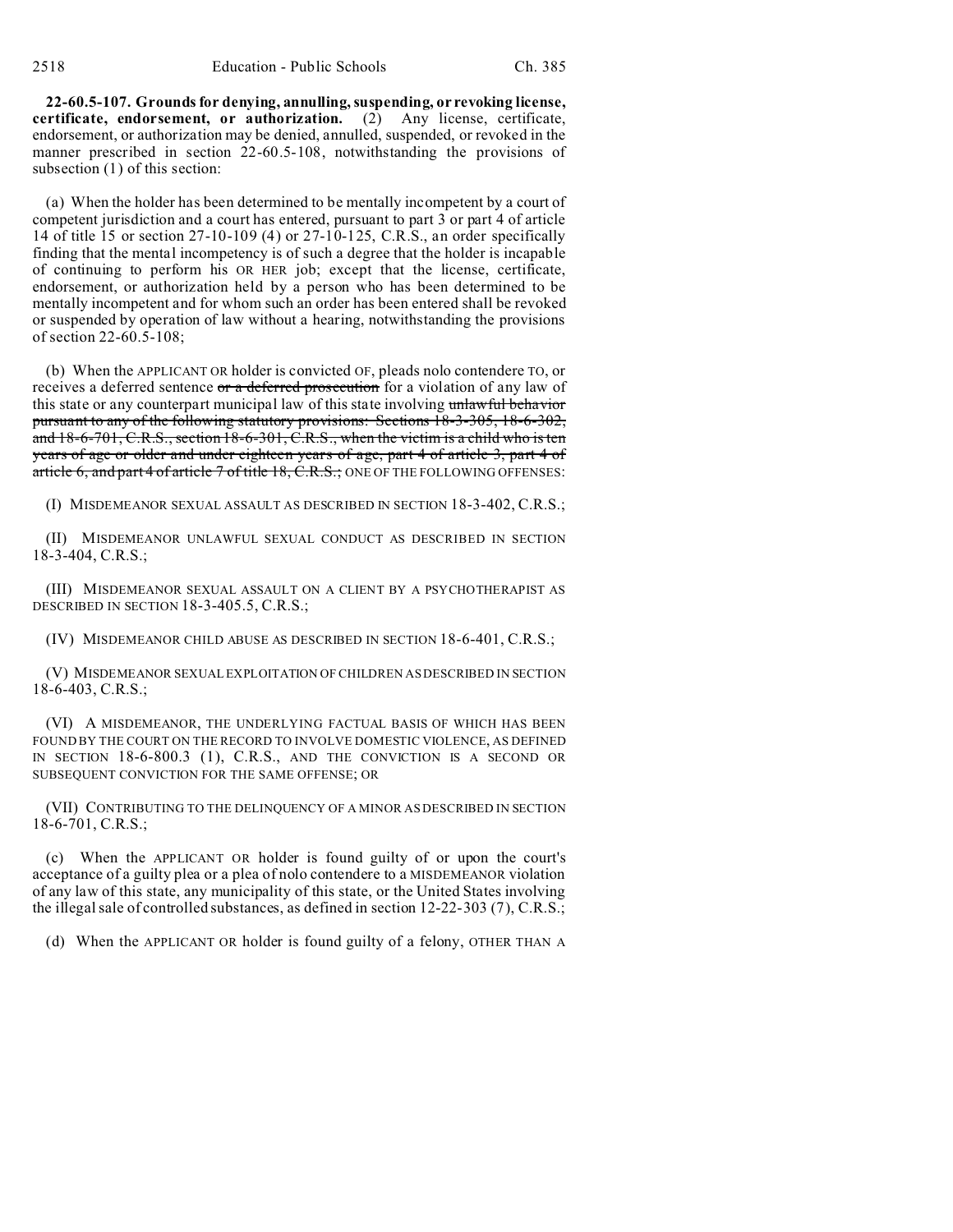FELONY DESCRIBED IN SUBSECTION (2.5) OF THIS SECTION, or upon the court's acceptance of a guilty plea or a plea of nolo contendere to a felony, OTHER THAN A FELONY DESCRIBED IN SUBSECTION (2.5) OF THIS SECTION, in this state or, under the laws of any other state, the United States, or any territory subject to the jurisdiction of the United States, of a crime which, if committed within this state, would be a felony, OTHER THAN A FELONY DESCRIBED IN SUBSECTION (2.5) OF THIS SECTION, when the commission of said felony, in the judgment of the state board of education, renders him THE APPLICANT OR HOLDER unfit to perform the services authorized by his OR HER license, certificate, endorsement, or authorization;

(e) WHEN THE APPLICANT OR HOLDER HAS RECEIVED A DISPOSITION OR AN ADJUDICATION FOR AN OFFENSE INVOLVING WHAT WOULD CONSTITUTE A PHYSICAL ASSAULT, A BATTERY, OR A DRUG-RELATED OFFENSE IF COMMITTED BY AN ADULT AND THE OFFENSE WAS COMMITTED WITHIN THE TEN YEARS PRECEDING THE DATE OF APPLICATION FOR A LICENSE, CERTIFICATE, ENDORSEMENT, OR AUTHORIZATION PURSUANT TO THIS ARTICLE;

(f) WHEN THE APPLICANT OR HOLDER HAS FORFEITED ANY BAIL, BOND, OR OTHER SECURITY DEPOSITED TO SECURE THE APPEARANCE BY THE APPLICANT OR HOLDER WHO IS CHARGED WITH HAVING COMMITTED A FELONY OR MISDEMEANOR, HAS PAID A FINE, HAS ENTERED A PLEA OF NOLO CONTENDERE, OR HAS RECEIVED A DEFERRED OR SUSPENDED SENTENCE IMPOSED BY THE COURT FOR ANY OFFENSE DESCRIBED IN SUBPARAGRAPH (I) OR (II) OF PARAGRAPH (a) OF SUBSECTION (2.5) OF THIS SECTION.

(2.5) (a) A LICENSE, CERTIFICATE, ENDORSEMENT, OR AUTHORIZATION SHALL BE DENIED, ANNULLED, SUSPENDED, OR REVOKED IN THE MANNER PRESCRIBED IN SECTION 22-60.5-108, NOTWITHSTANDING THE PROVISIONS OF SUBSECTION (1) OF THIS SECTION TO THE CONTRARY, IN THE FOLLOWING CIRCUMSTANCES:

(I) WHEN THE APPLICANT OR HOLDER IS CONVICTED OF ONE OF THE FOLLOWING OFFENSES:

(A) FELONY CHILD ABUSE, AS SPECIFIED IN SECTION 18-6-401, C.R.S.;

(B) A CRIME OF VIOLENCE, AS DEFINED IN SECTION 18-1.3-406, C.R.S.;

(C) A FELONY OFFENSE INVOLVING UNLAWFUL SEXUAL BEHAVIOR, AS DEFINED IN SECTION 16-22-102 (9), C.R.S.;

(D) A FELONY, THE UNDERLYING FACTUAL BASIS OF WHICH HAS BEEN FOUND BY THE COURT ON THE RECORD TO INCLUDE AN ACT OF DOMESTIC VIOLENCE, AS DEFINED IN SECTION 18-6-800.3, C.R.S.;

(E) A FELONY OFFENSE IN ANOTHER STATE, THE UNITED STATES, OR TERRITORY SUBJECT TO THE JURISDICTION OF THE UNITED STATES, THE ELEMENTS OF WHICH ARE SUBSTANTIALLY SIMILAR TO THE ELEMENTS OF ONE OF THE OFFENSES DESCRIBED IN SUB-SUBPARAGRAPHS (A) TO (D) OF THIS SUBPARAGRAPH (I);

(II) WHEN THE APPLICANT OR HOLDER IS CONVICTED OF INDECENT EXPOSURE, AS DESCRIBED IN SECTION 18-7-302 (2) (b), C.R.S., OR OF A CRIME UNDER THE LAWS OF ANOTHER STATE, THE UNITED STATES, OR A TERRITORY SUBJECT TO THE JURISDICTION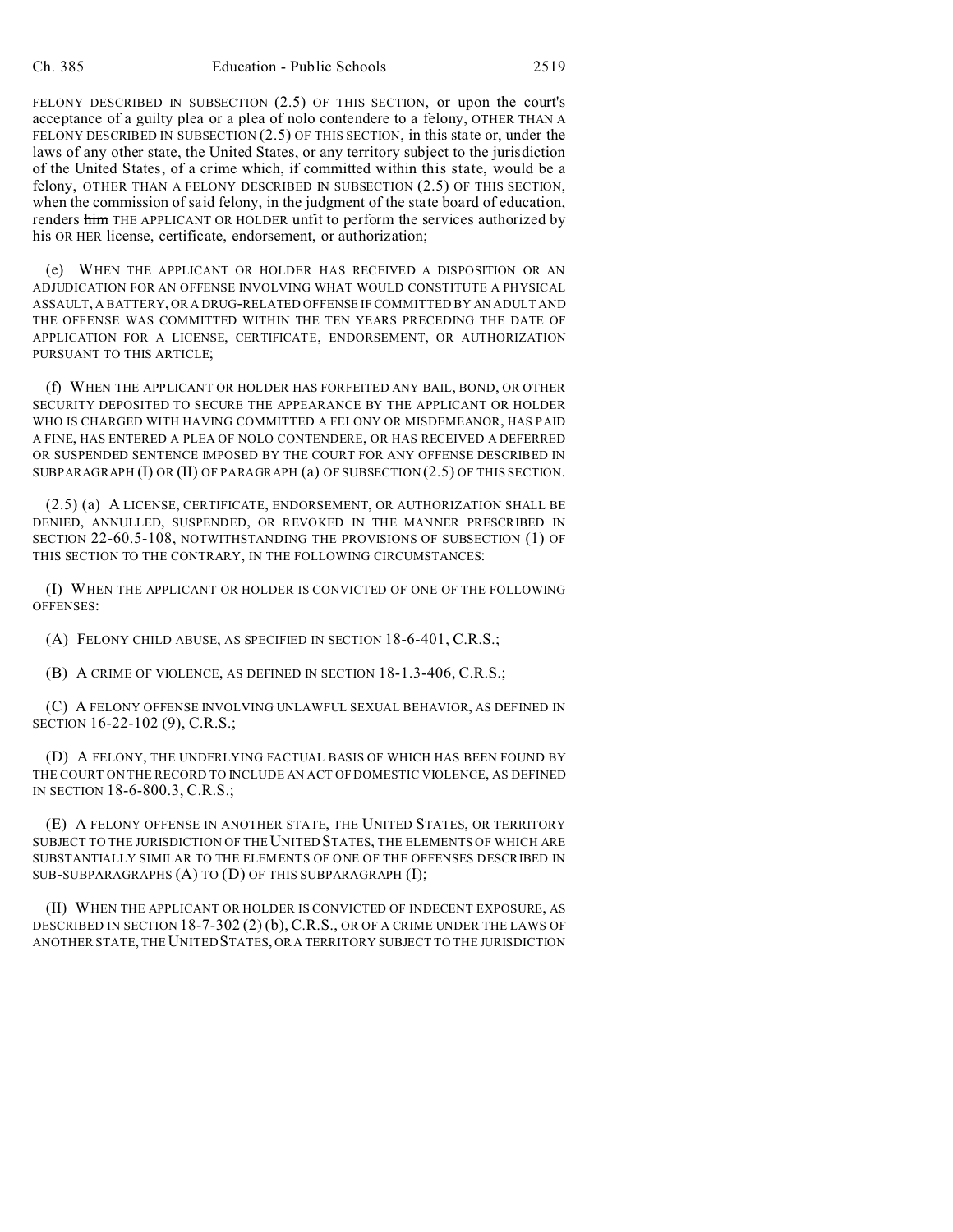OF THE UNITED STATES, THE ELEMENTS OF WHICH ARE SUBSTANTIALLY SIMILAR TO THE OFFENSE OF INDECENT EXPOSURE DESCRIBED IN THIS SUBPARAGRAPH (II);

(III) WHEN THE APPLICANT OR HOLDER HAS RECEIVED A DISPOSITION OR AN ADJUDICATION FOR AN OFFENSE THAT WOULD CONSTITUTE FELONY UNLAWFUL SEXUAL BEHAVIOR, AS DEFINED IN SECTION 16-22-102 (9), C.R.S., IF COMMITTED BY AN ADULT; OR

(IV) WHEN THE APPLICANT OR HOLDER FAILS TO SUBMIT FINGERPRINTS ON A TIMELY BASIS AFTER RECEIPT OF THE WRITTEN REQUEST FROM THE DEPARTMENT OF EDUCATION PURSUANT TO SECTION  $22-60.5-103(6)(a)$ .

(b) FOR PURPOSES OF THIS SUBSECTION (2.5), "CONVICTED" OR "CONVICTION" MEANS A CONVICTION BY A JURY VERDICT OR BY ENTRY OF A VERDICT OR ACCEPTANCE OF A GUILTY PLEA BY A COURT.

(2.7) NOTWITHSTANDING ANY OTHER PROVISION OF SUBSECTION (2.5) OF THIS SECTION TO THE CONTRARY, IF THE STATE BOARD DETERMINES A PERSON WHO HELD A LICENSE, CERTIFICATE, ENDORSEMENT, OR AUTHORIZATION PRIOR TO JUNE 6, 1991, HAS BEEN CONVICTED OF AN OFFENSE DESCRIBED IN SUBSECTION (2.5) OF THIS SECTION, THE STATE BOARD MAY ANNUL, SUSPEND, OR REVOKE A LICENSE, CERTIFICATE, ENDORSEMENT, OR AUTHORIZATION IN THE MANNER PRESCRIBED IN SECTION 22-60.5-108, UNLESS THE HOLDER WAS PREVIOUSLY AFFORDED THE RIGHTS SET FORTH IN SECTION 22-60.5-108 WITH RESPECT TO THE OFFENSE AND THE HOLDER RECEIVED OR RETAINED HIS OR HER LICENSE, CERTIFICATE, ENDORSEMENT, OR AUTHORIZATION AS A RESULT.

(3) A certified copy of the judgment of a court of competent jurisdiction of a conviction, the acceptance of a guilty plea, a plea of nolo contendere, OR a deferred sentence, or a deferred prosecution SENTENCE shall be conclusive evidence for the purposes of paragraphs (b) and (c) of subsection (2) of this section. A CERTIFIED COPY OF THE JUDGMENT OF A COURT OF COMPETENT JURISDICTION OF A CONVICTION OR THE ACCEPTANCE OF A GUILTY PLEA SHALL BE CONCLUSIVE EVIDENCE FOR THE PURPOSES OF SUBSECTION (2.5) OF THIS SECTION. Upon receipt of a certified copy of the judgment, the department of education may take immediate action to deny, annul, or suspend any license, certificate, endorsement, or authorization without a hearing, notwithstanding the provisions of section 22-60.5-108. The department of education may revoke a suspended license based on a violation of paragraph (b) or (c) of subsection (2) of this section AND SHALL REVOKE A SUSPENDED LICENSE BASED ON A VIOLATION OF SUBSECTION (2.5) OF THIS SECTION without a hearing and without any further action, after the exhaustion of all appeals, if any, or after the time for seeking an appeal has elapsed, and upon the entry of a final judgment.

**SECTION 9.** 22-60.5-111 (1), Colorado Revised Statutes, is amended BY THE ADDITION OF A NEW PARAGRAPH to read:

**22-60.5-111. Authorization - types - applicants' qualifications.** (1) Pursuant to the rules of the state board of education, the department of education is authorized to issue the following authorizations to persons of good moral character meeting the qualifications prescribed by this section and by the rules of the state board of education: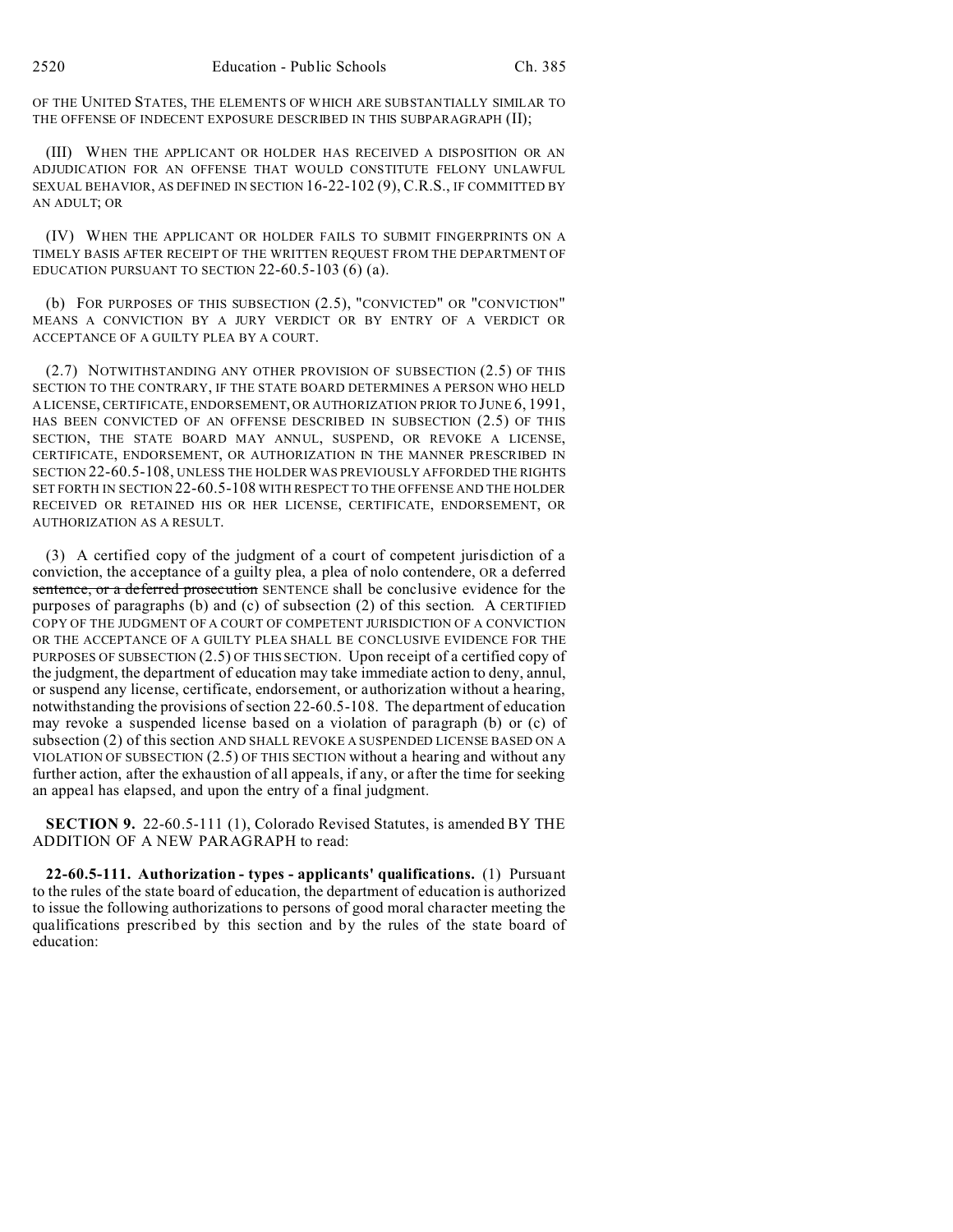(g) A TYPE VII AUTHORIZATION, TEACHER IN RESIDENCE, AUTHORIZES A SCHOOL DISTRICT TO EMPLOY A PERSON WHO ISELIGIBLE, PURSUANT TO SECTION 22-32-110.3, AS A TEACHER IN RESIDENCE.

**SECTION 10.** 22-63-302 (11) (a) (I), Colorado Revised Statutes, is amended to read:

**22-63-302. Procedure for dismissal - judicial review.** (11) (a) The board of a school district may take immediate action to dismiss a teacher, without a hearing, notwithstanding subsections (2) to (10) of this section, pending the final outcome of judicial review or when the time for seeking review has elapsed, when the teacher is convicted, pleads nolo contendere, or receives a deferred sentence for:

(I) A violation of any law of this state or any counterpart municipal law of this state involving unlawful behavior pursuant to any of the following statutory provisions: Sections 18-3-305, 18-6-302, and 18-6-701, C.R.S., OR section  $18-6-301$ , C.R.S., when the victim is a child who is ten years of age or older and under eighteen years of age, and OR part 4 of article 3, part 4 of article 6, and part 4 of article 7 of title 18, C.R.S.; or

**SECTION 11.** 24-5-101, Colorado Revised Statutes, is amended to read:

**24-5-101. Effect of criminal conviction on employment rights.** (1) (a) Except as otherwise provided by section 4 of article XII of the state constitution, and except for the certification and revocation of certification of peace officers as provided in section 24-31-305, and except for the employment of personnel in positions involving direct contact with vulnerable persons as specified in section  $27-1-110$ , C.R.S., IN PARAGRAPH (b) OF THIS SUBSECTION (1), the fact that a person has been convicted of a felony or other offense involving moral turpitude shall not, in and of itself, prevent the person from applying for and obtaining public employment or from applying for and receiving a license, certification, permit, or registration required by the laws of this state to follow any business, occupation, or profession.

(b) THIS SUBSECTION (1) SHALL NOT APPLY TO:

(I) THE OFFICES AND CONVICTIONS DESCRIBED IN SECTION 4 OF ARTICLEXII OF THE STATE CONSTITUTION;

(II) THE CERTIFICATION AND REVOCATION OF CERTIFICATION OF PEACE OFFICERS AS PROVIDED IN SECTION 24-31-305;

(III) THE EMPLOYMENT OF PERSONNEL IN POSITIONS INVOLVING DIRECT CONTACT WITH VULNERABLE PERSONS AS SPECIFIED IN SECTION 27-1-110, C.R.S.; AND

(IV) THE LICENSURE OR AUTHORIZATION OF EDUCATORS PROHIBITED PURSUANT TO SECTION 22-60.5-107 (2) OR (2.5), C.R.S.

(2) Whenever any state or local agency is required to make a finding that an applicant for a license, certification, permit, or registration is a person of good moral character as a condition to the issuance thereof, the fact that such applicant has, at some time prior thereto, been convicted of a felony or other offense involving moral